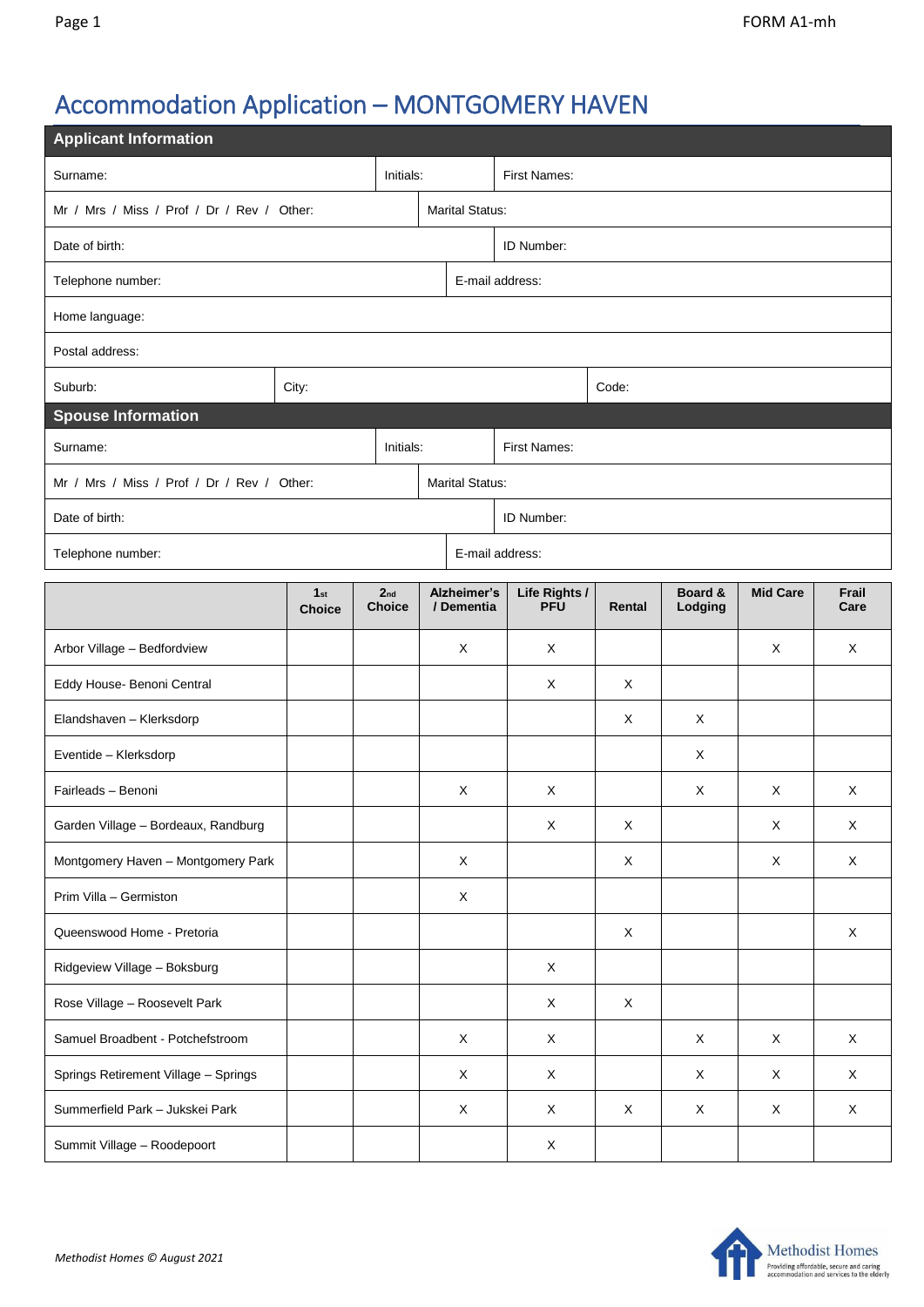| Frail Care & Mid Care Room Size (Please circle preference)                                                                                                                                                                                            |                      |  |                                     |  |                          |                   |         |                   |  |  |
|-------------------------------------------------------------------------------------------------------------------------------------------------------------------------------------------------------------------------------------------------------|----------------------|--|-------------------------------------|--|--------------------------|-------------------|---------|-------------------|--|--|
| Single                                                                                                                                                                                                                                                |                      |  | 2-bed Shared                        |  | <b>Multi-ward Shared</b> |                   |         |                   |  |  |
| Rental Accommodation Size & Type (Please circle preference)                                                                                                                                                                                           |                      |  |                                     |  |                          |                   |         |                   |  |  |
| Bedsitter/Bachelor                                                                                                                                                                                                                                    | Full Board & Lodging |  | 1 Bedroom                           |  |                          | 2 Bedroom         |         | 3 Bedroom         |  |  |
| Life Rights/PFU Unit Size (Please circle preference)                                                                                                                                                                                                  |                      |  |                                     |  |                          |                   |         |                   |  |  |
| Bedsitter/Bachelor                                                                                                                                                                                                                                    | 1 Bedroom Flat       |  | 1 Bedroom Cottage<br>2 Bedroom Flat |  |                          | 2 Bedroom Cottage |         | 2 Bedroom & Study |  |  |
| <b>COMMENTS:</b><br>Signature of applicant:<br>Date:                                                                                                                                                                                                  |                      |  |                                     |  |                          |                   |         |                   |  |  |
| If this application is completed on behalf of a parent or a loved one, please provide your contact details.                                                                                                                                           |                      |  |                                     |  |                          |                   |         |                   |  |  |
| Name:                                                                                                                                                                                                                                                 | Telephone:           |  |                                     |  |                          |                   | E-mail: |                   |  |  |
| <b>Terms</b><br>Care Centre Accommodation Applications require the payment of a once off non-refundable fee of R1000.                                                                                                                                 |                      |  |                                     |  |                          |                   |         |                   |  |  |
| For Independent Living (Rental/PFU/Board & Lodging) a once-off Application Fee in the amount of R2000 is payable on<br>submission of this form. Once you take occupation at any of our homes or villages, an amount of R1000 will be credited to your |                      |  |                                     |  |                          |                   |         |                   |  |  |

submission of this form. Once you take occupation at any of our homes or villages, an amount of **R1000** will be credited to your account in your second month of occupation.

The application fee is not refundable and will be forfeited should you elect to have your name removed from the waiting list.

Applications are open to persons of any age however, the **minimum age of an occupant is 60 years**.

| Please return completed application form, together with your proof of payment and a copy of the applicants' ID by e-mail to:<br>mh.info@mha.co.za                                   |                              |  |  |  |  |  |  |
|-------------------------------------------------------------------------------------------------------------------------------------------------------------------------------------|------------------------------|--|--|--|--|--|--|
| We will contact you by telephone or by e-mail to confirm receipt of your application.<br>If you have not heard from us within 10 days of submission, please call us on 011 686 2820 |                              |  |  |  |  |  |  |
| <b>BANKING DETAILS:</b>                                                                                                                                                             |                              |  |  |  |  |  |  |
| Methodist Homes For The Aged MONTGOMERY HAVEN                                                                                                                                       |                              |  |  |  |  |  |  |
| Bank: First National Bank                                                                                                                                                           | Branch Code: 250655          |  |  |  |  |  |  |
| <b>Account Type: Current Account</b>                                                                                                                                                | Account Number: 6266608 3979 |  |  |  |  |  |  |
| NB: PLEASE USE YOUR SURNAME AND VILLAGE CHOICE AS YOUR REFERENCE (e.g. Jones-MontHvn)                                                                                               |                              |  |  |  |  |  |  |

| <b>FOR OFFICE USE</b>    |     |               |              |               |                  |  |  |  |
|--------------------------|-----|---------------|--------------|---------------|------------------|--|--|--|
| Date of application:     |     |               | Amount Paid: |               | Unique ID:       |  |  |  |
| Application Fee Paid by: | EFT | <b>CHEQUE</b> |              | CASH          | Cash Receipt No: |  |  |  |
| Application Captured by: |     |               |              | Home/Village: |                  |  |  |  |

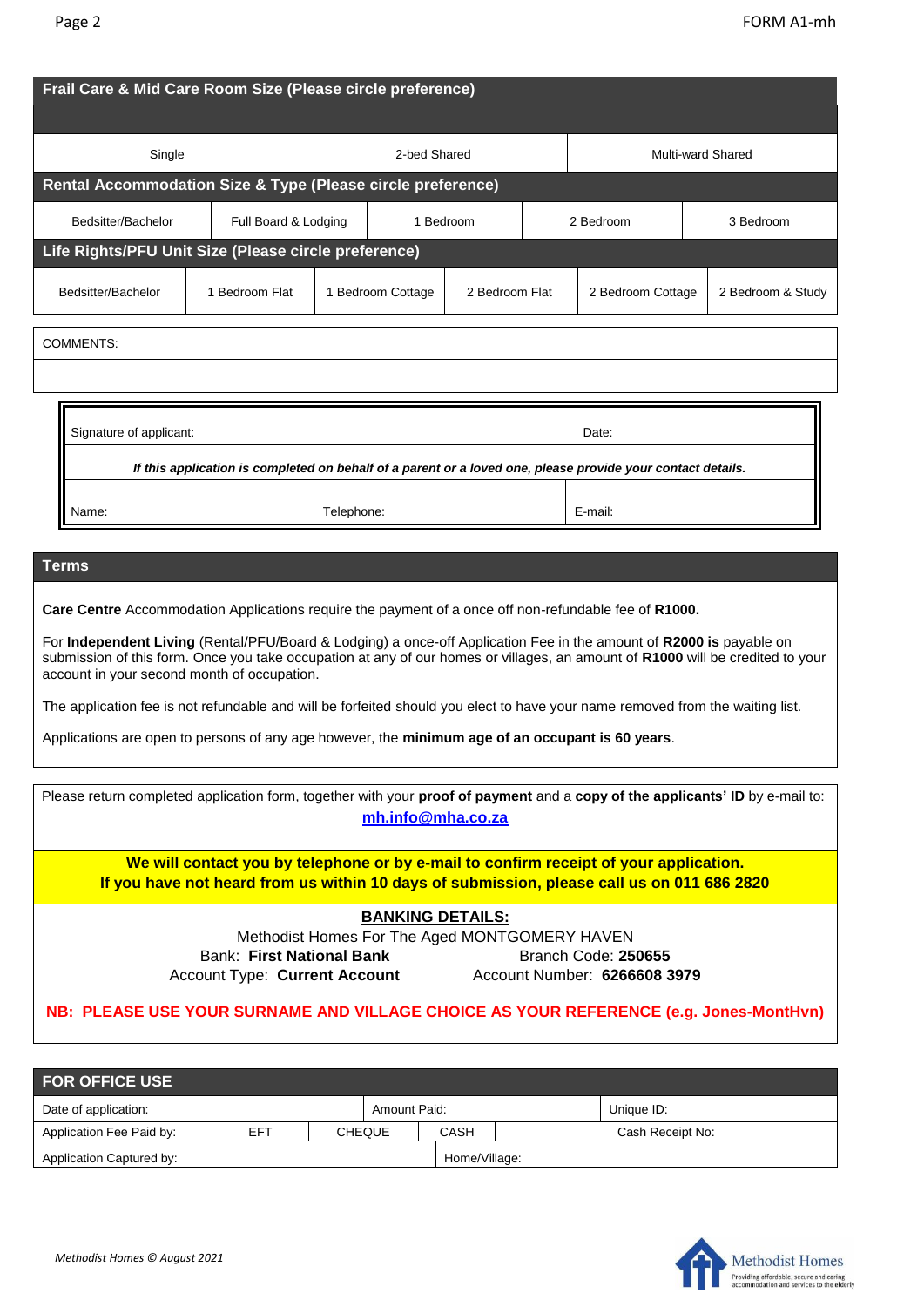Dear Resident/Potential Resident,

## **RE: POPIA NOTICE AND CONSENT TO PROCESS YOUR PERSONAL INFORMATION**

As a Resident or potential Resident to our organisation, we currently hold or will hold your personal information supplied by yourselves to our organisation.

We understand that your personal information is important to you and that you may be apprehensive about disclosing it. Your privacy is just as important to us and we are committed to safeguarding and processing your information in a lawful manner.

We also want to make sure that you understand how and for what purpose we process your information. If for any reason you think that your information is not processed in a correct manner, or that your information is being used for a purpose other than that for what it was originally intended, you can contact our Information Officer.

You can request access to the information we hold about you at any time and if you think that we have outdated information, please request us to update or correct it.

Our Information Officer's Contact Details are available from the Village Admin office.

## Purpose for Processing your Information

We collect, hold, use and disclose your personal information mainly to provide you with access as a resident to our premises. We will only process your information for a purpose you would reasonably expect, including:

- Providing you with advice on what services we can offer you that suit your needs as requested or as prescribed by ourselves;
- To process your personal information so as to take care of you on our premises;
- To verify your identity and to conduct credit reference searches (if necessary);
- To correspond with you;
- To confirm, verify and update your details;
- To comply with any legal and regulatory requirements;

Some of your information that we hold may include, your first and last name, email address, other contact information, your title, birth date, gender, identity number and your banking details.

All personal information will be held securely and whenever we sub-contract or outsource other organisations to process any of your personal information on our behalf, we will bind these service providers by way of a Data Operator Agreement as far as this may be required.

Kind regards,

 $\mathbb{Z}$ 

Carl Queiros Information Officer Methodist Homes Head Office